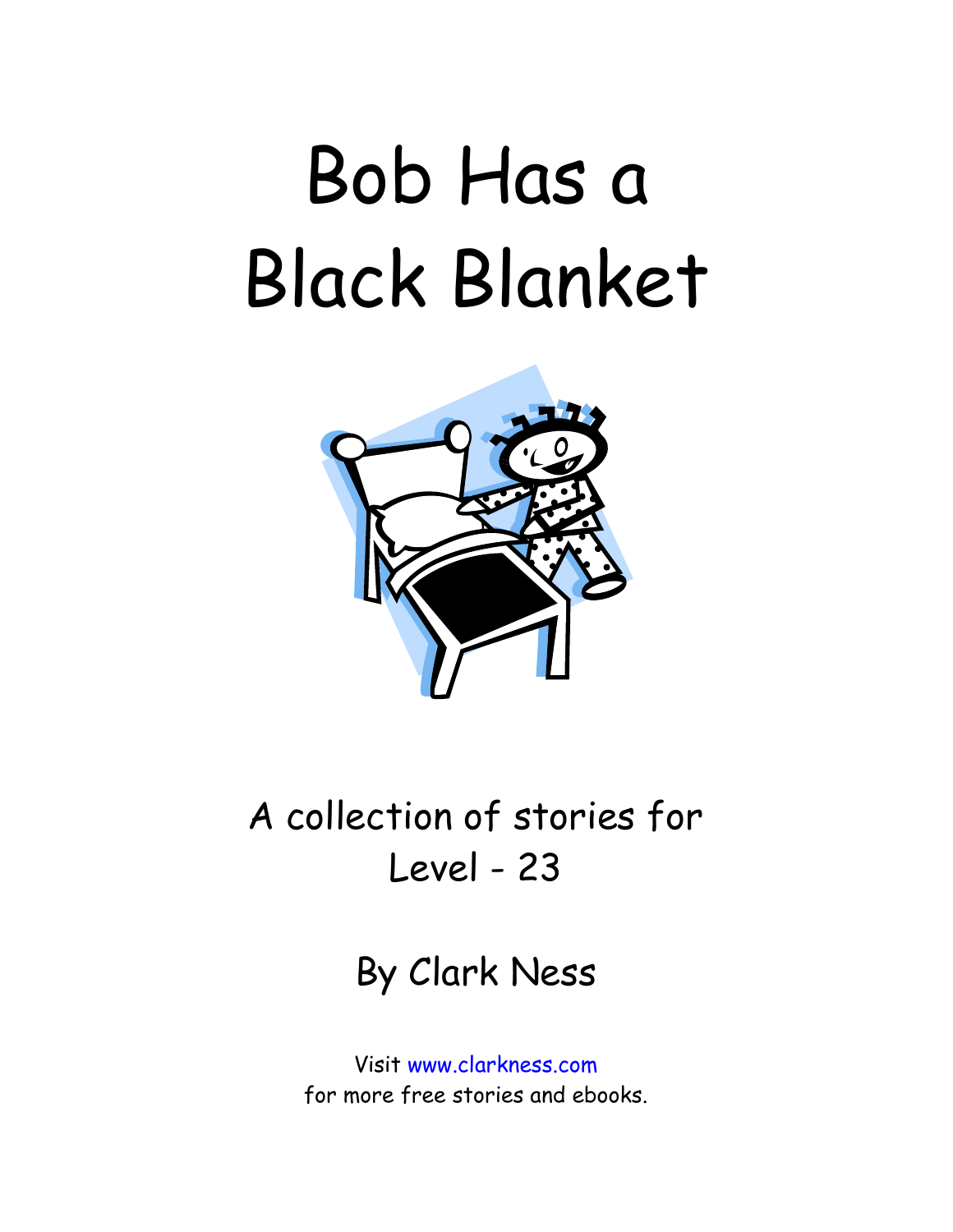

Bob Has a Black Blanket

Bob has a black blanket.

He needs it when it is dark.

"I think my black blanket is cool," said Bob.

"It is what I need when it is dark," he said.

"My black blanket is what I want when I rest," said Bob.

"My black blanket is the best," he said.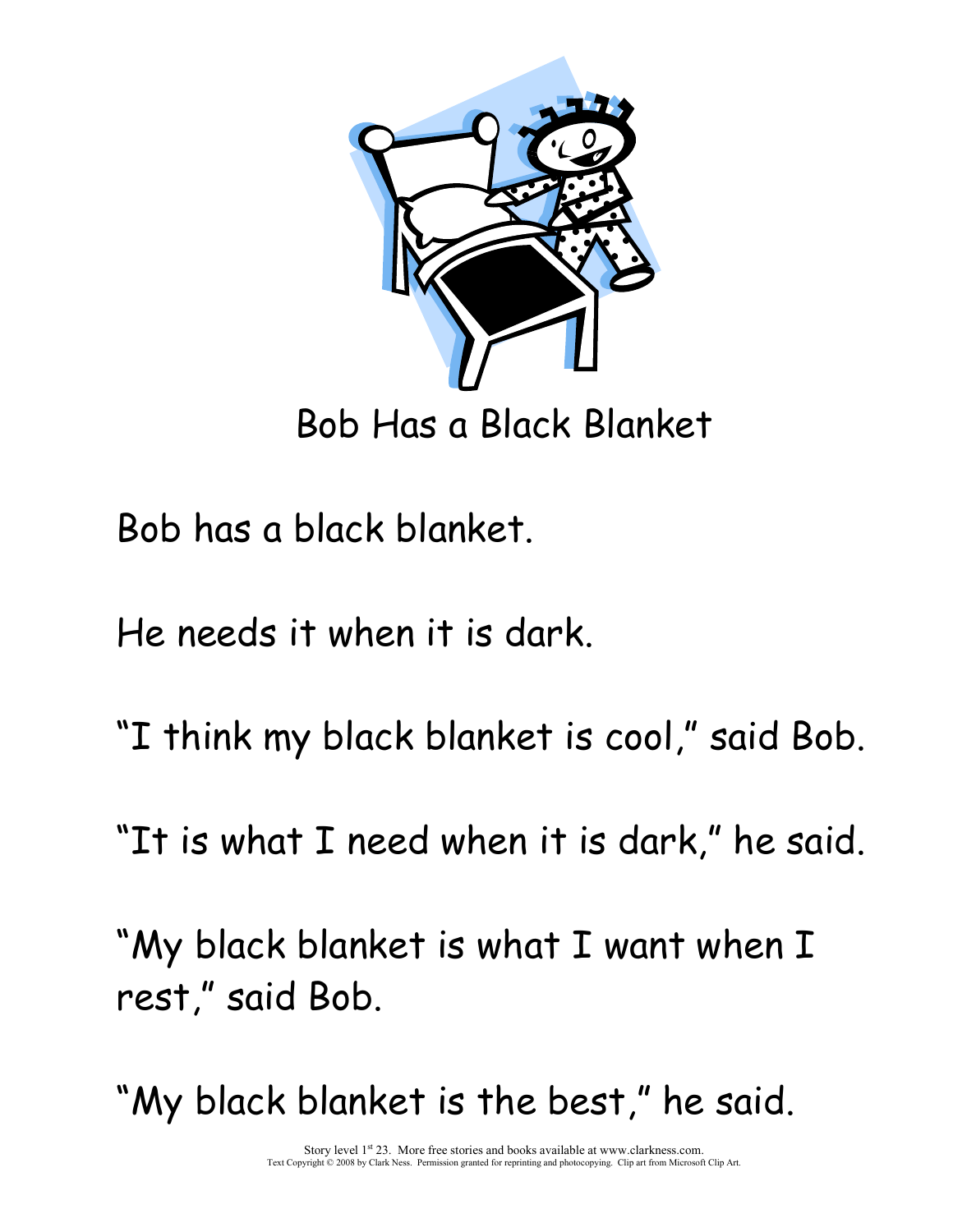

Bob is Lost

"I am Bob. I think that I am lost," said Bob.

"Where am I?" he said.

"I started with Bill. He soon went back," said Bob.

"I wish I had asked him where I was," said Bob.

"I can't think. I want to cry. What should I do?" he said.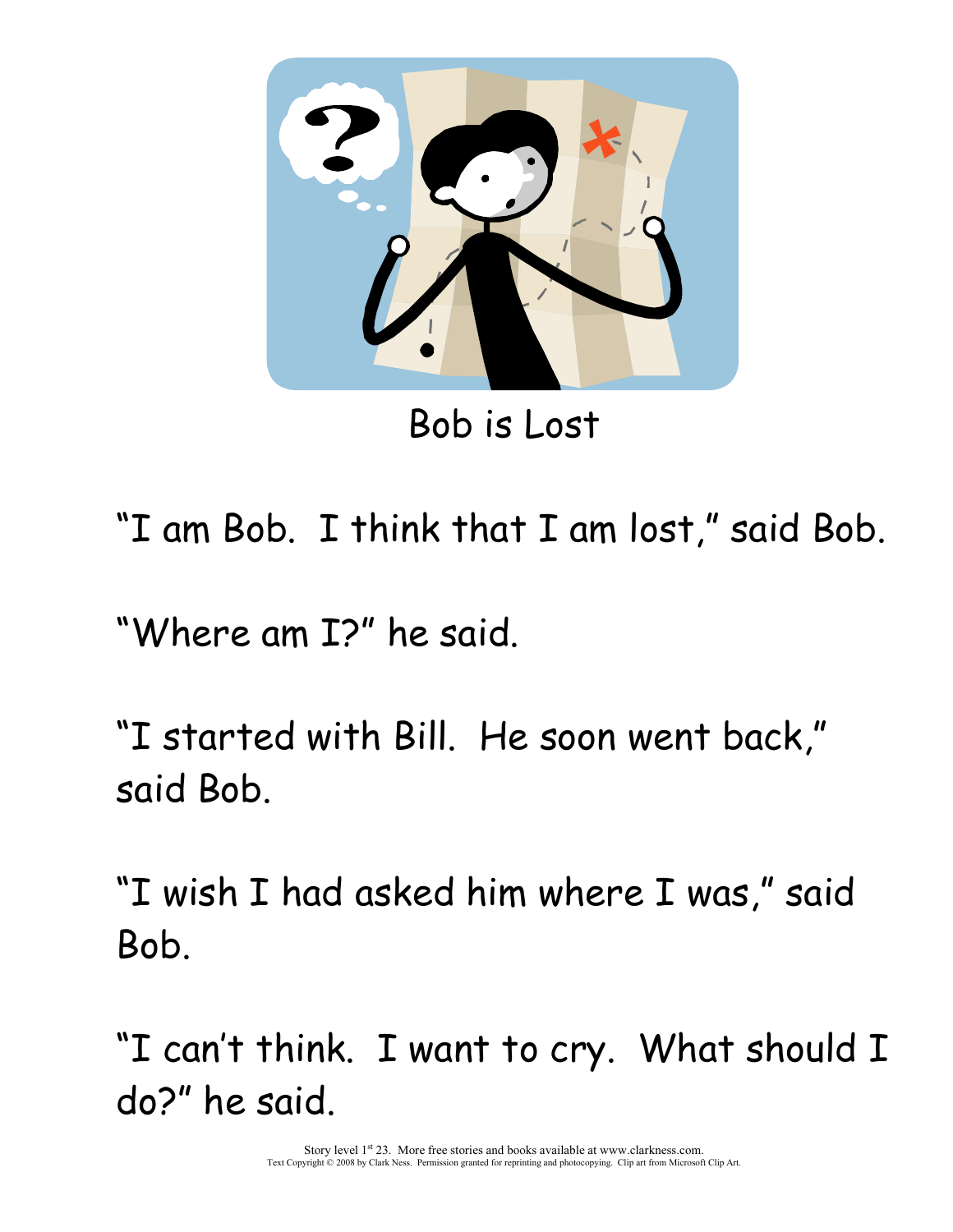

Bob is small, and Matt is tall.

"I am a small man," said Bob.

"I am a tall man," said Matt.

Matt is tall, and Bob is small.

"It is not odd to be a tall man," said Matt.

"It is not odd to be a small man," said Bob.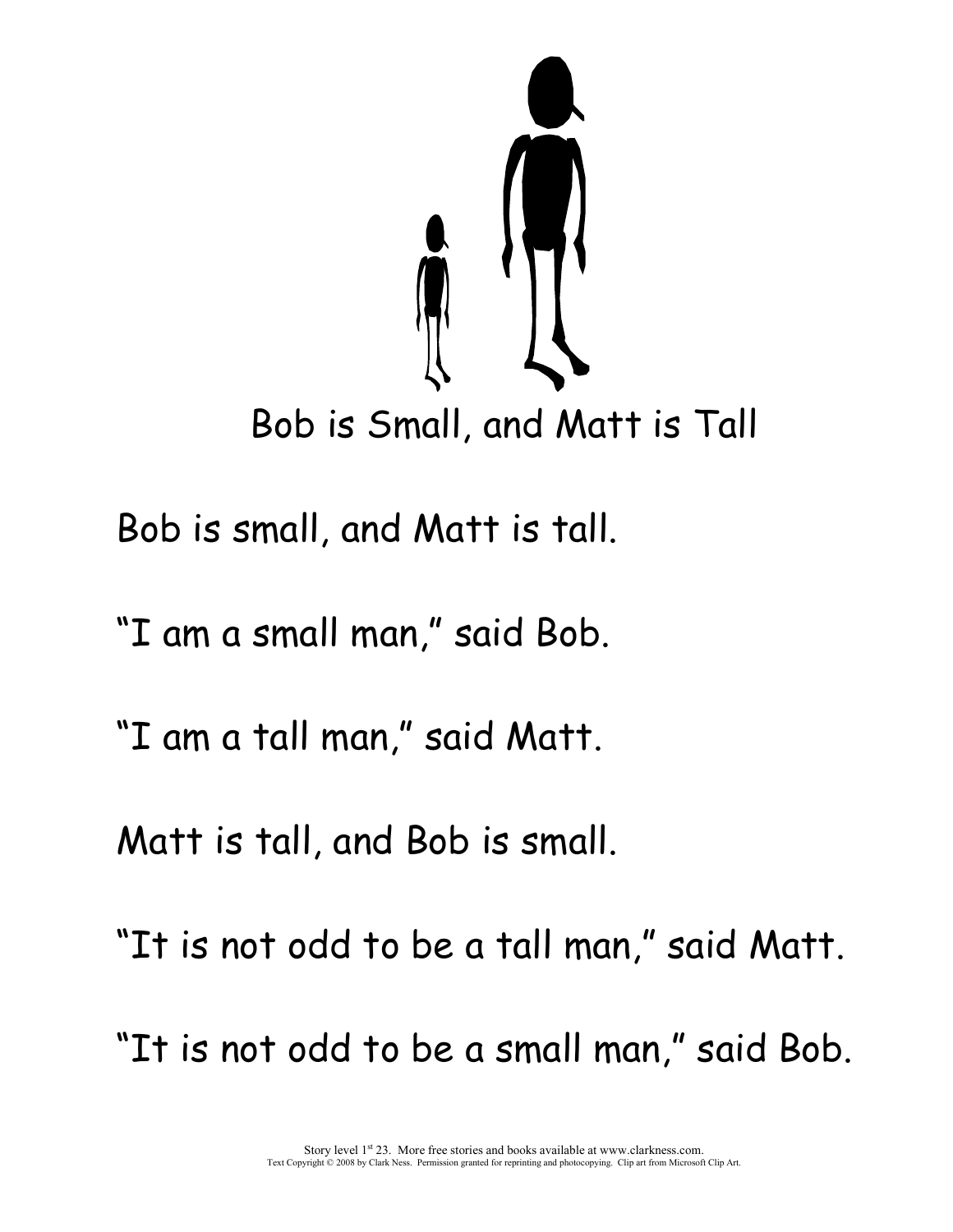

Bob is Tall, and Bill is Small

Bob is tall, and Bill is small.

"I am a tall man," said Bob.

"I am a small man," said Bill.

Bob has a basketball. Bill has a .



"I am tall when I stand on this  $\bigcap$ " said stool and the contract of the contract of the contract of the contract of the contract of the contract of the c Bill.

"It is cool to be tall," said Bob and Bill.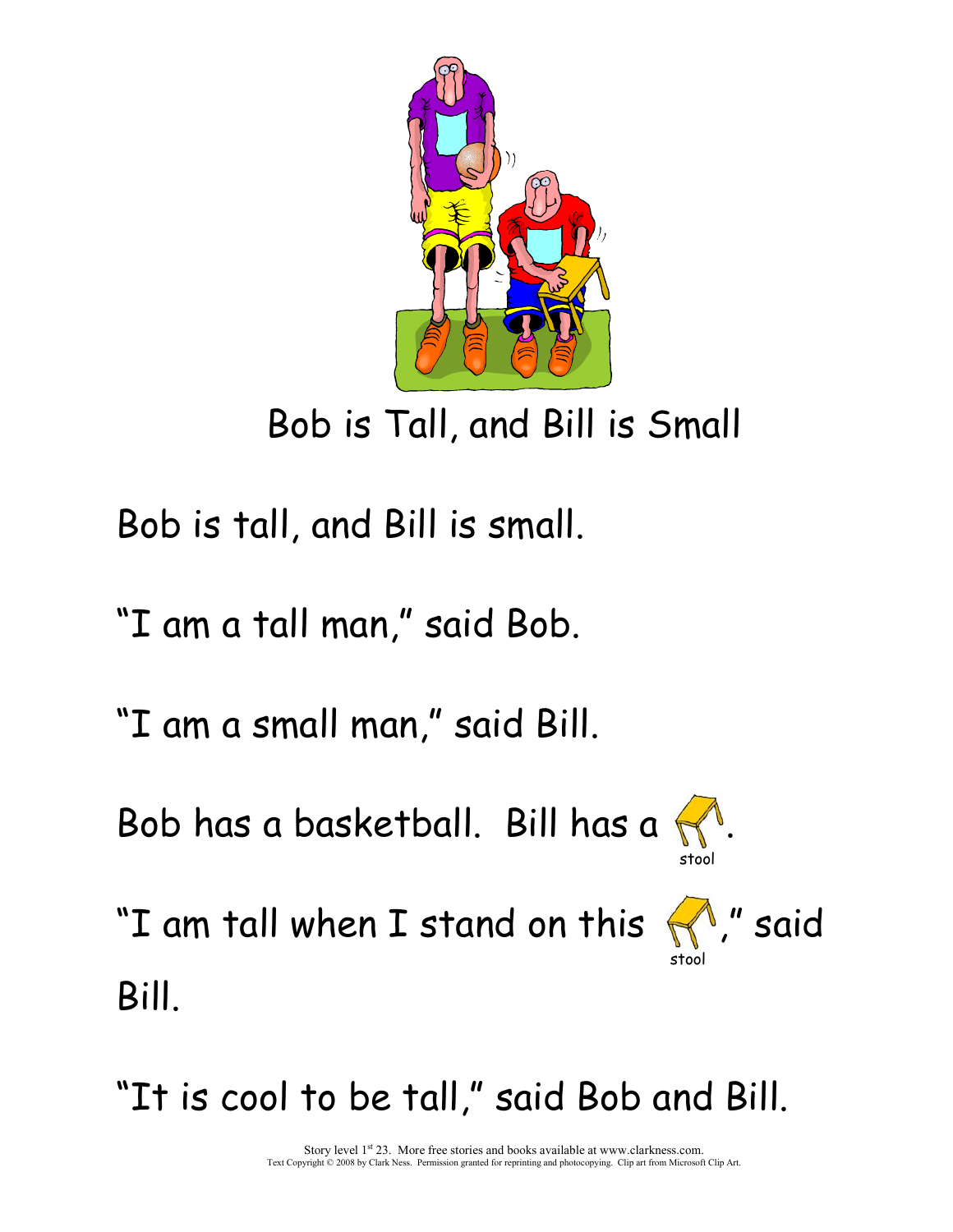

## Clock on the Wall

There is a clock on the wall.

I can see the clock on the wall.

The clock on the wall is neat.

I am happy that there is a clock on

the wall.

Story level 23. More free stories and ebooks available at <u>www.clarkness.com</u> and <u>www.readinghawk.com</u>.<br>Text Copyright © 2015 by Clark Ness. Living room illustration Copyright © opka - Fotolia.com. Happy Face images from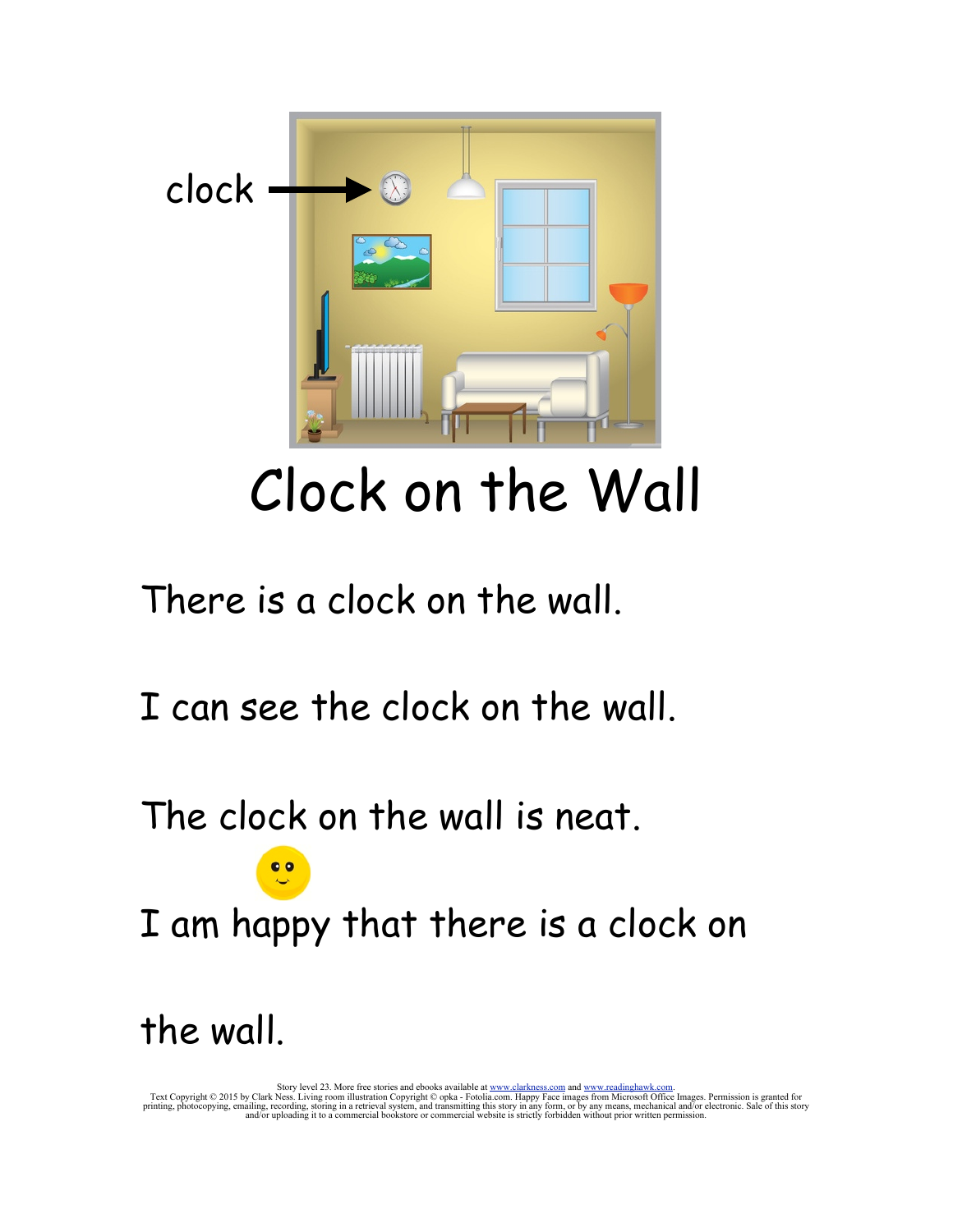

Eat on This Blanket

Bill and Beth sat on a blanket.

"It is neat that we can eat on this

blanket," said Bill.

"I think it is cool to eat on this

blanket," said Beth.

Story level 23. More free stories and ebooks available at <u>www.clarkness.com</u> and <u>www.readinghawk.com</u>.<br>Text Copyright © 2014 by Clark Ness. Images from Microsoft Office Images unless otherwise noted. Permission is grant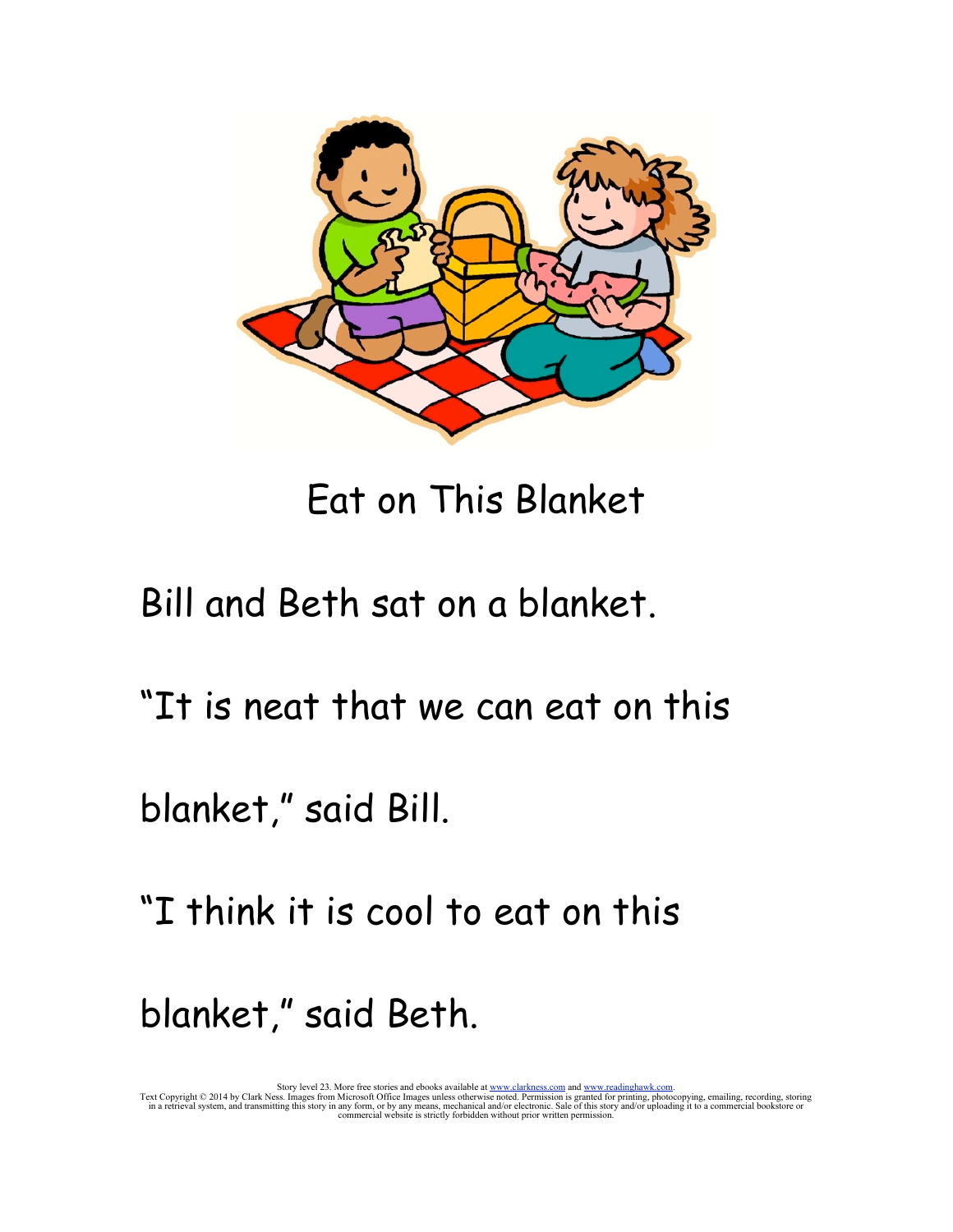

Hit the Ball

- "My dad is with me, and I see a ball," said Bill.
- "Bill has a bat to hit the ball," said Dad.
- "I can see the ball and my bat," said Bill.
- "Try to hit the ball, Bill" said Dad.
- "I want to hit that ball," said Bill.
- "Hit the ball with the bat," said Dad.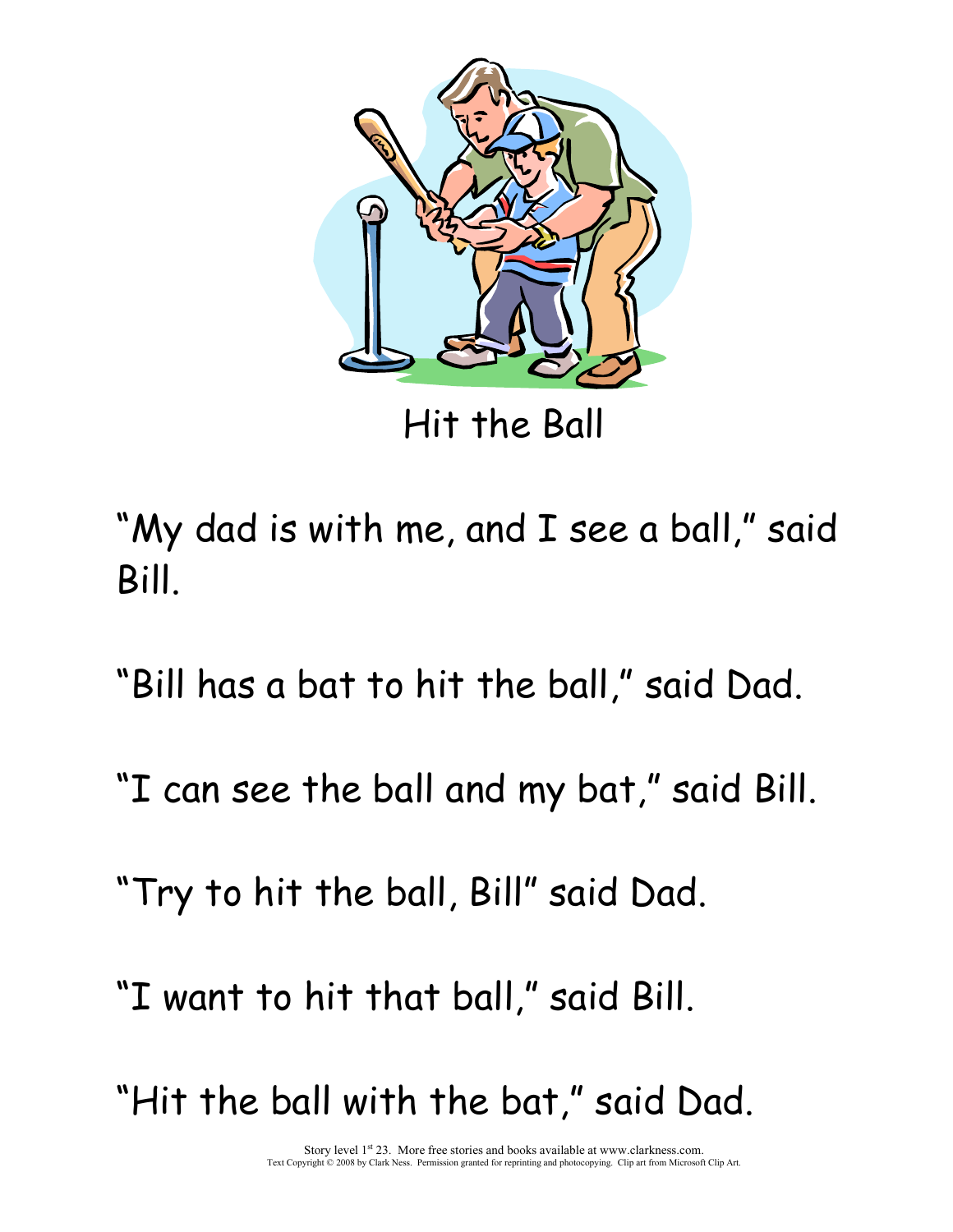

I Can See the Ball

- "I can see the ball," said Bill.
- "I can hit that ball," said Bill.
- "Bill, try to hit that ball," said his dad.
- "I will hit that ball," said Bill.
- "My bat will hit that ball," he said.
- "Bill, hit the ball," said his dad.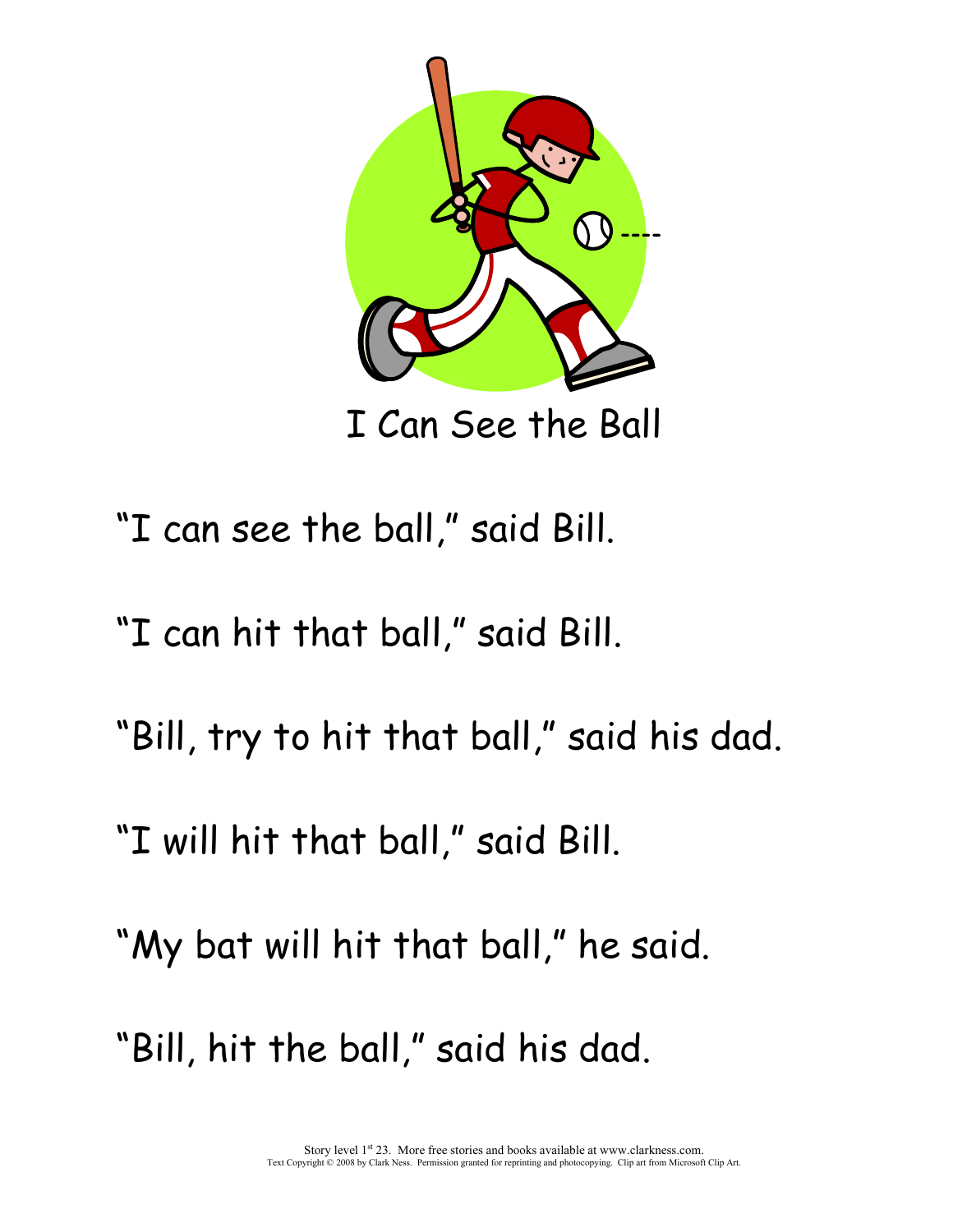

Matt Stacks Blocks

- "I can stack blocks," said Matt.
- "It is what I can do well," he said.
- "I start with one block," said Matt.
- "Then I stack block on block," he said.
- "Soon the blocks are stacked tall," said Matt.
- "It is neat to stack blocks," he said.